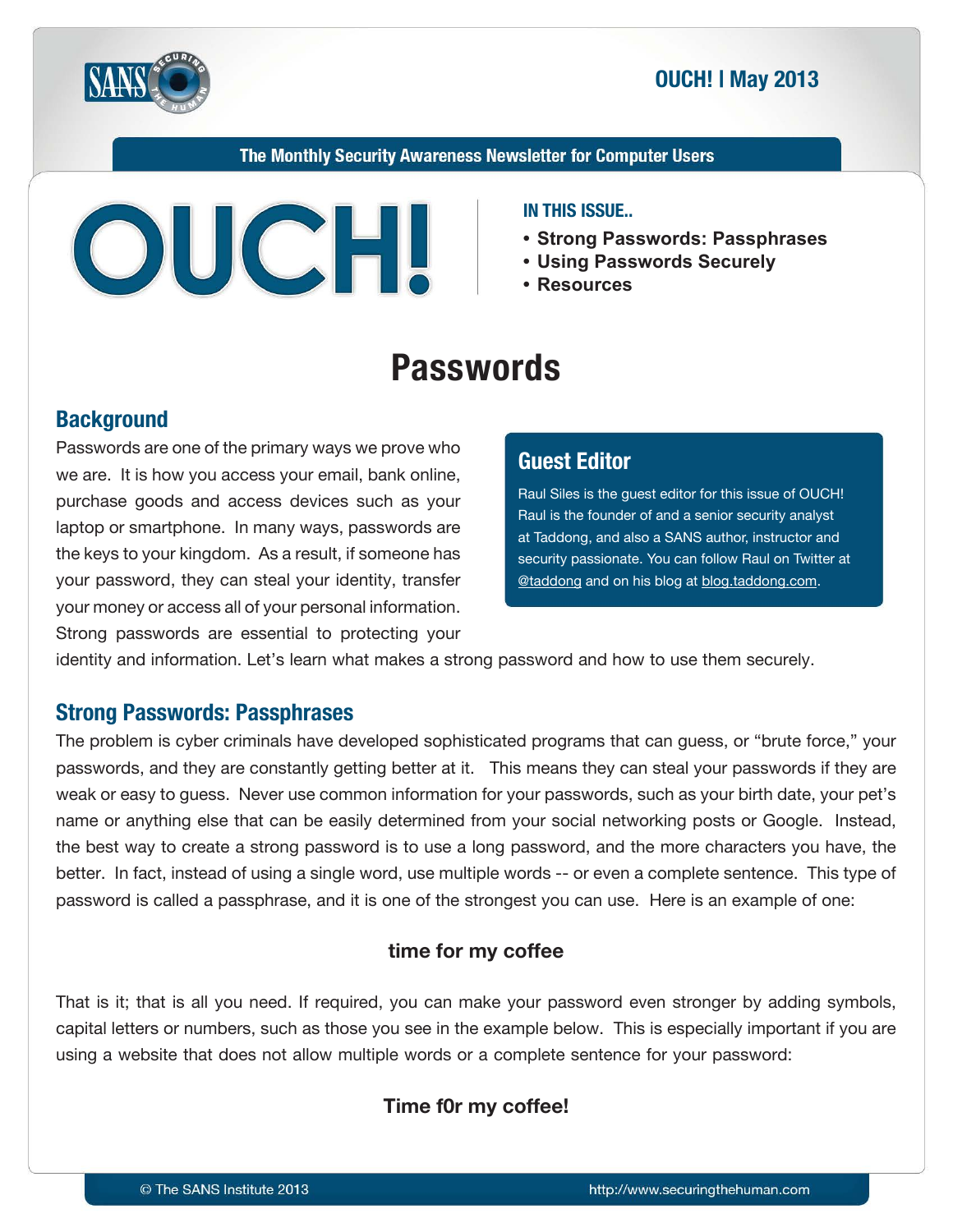## **2013 May 2013**



## **Passwords**

Notice how this example uses a capital letter. You can also replace letters with numbers or symbols, such as replacing the letter 'a' with the '@' symbol and the letter 'o' with the number zero, or use common punctuation marks such as a question mark, period or even spaces. If a website or program limits the number of characters you can use in a password, use the maximum number of characters allowed.

## **Using Passwords Securely**

In addition to using strong passwords, you must be careful how you use them. Having a strong password is no good if bad guys can easily steal or copy it.

1. Be sure to use different passwords for different accounts. For example, never use the passwords for your work or bank accounts as the passwords for your personal accounts,



Use strong passwords,  *made passphrases preferably up* of multiple words, and be sure to use them securely.

such as Facebook, YouTube or Twitter. This way, if one of your passwords is hacked, the other accounts are still safe. If you have too many passwords to remember, consider using a password manager. This is a special program you run on your computer or mobile device that securely stores all of your passwords for you. The only passwords you need to remember are the ones to your computer and the password manager program. If your passwords are for work, then check with your supervisor or your help desk to see if using a password manager is permitted in your organization.

- 2. Never share your password with anyone else, including co-workers. Remember, your password is a secret; if anyone else knows your password it is no longer secure. If you accidently share your password with someone else or believe it may have been compromised or stolen, be sure to change it immediately.
- 3. Do not use public computers, such as those at hotels or libraries, to log into a work or bank account. Since anyone can use these computers, they may be infected with malicious code that captures all of your keystrokes. Only log in to your work or bank accounts on trusted computers or mobile devices you control.